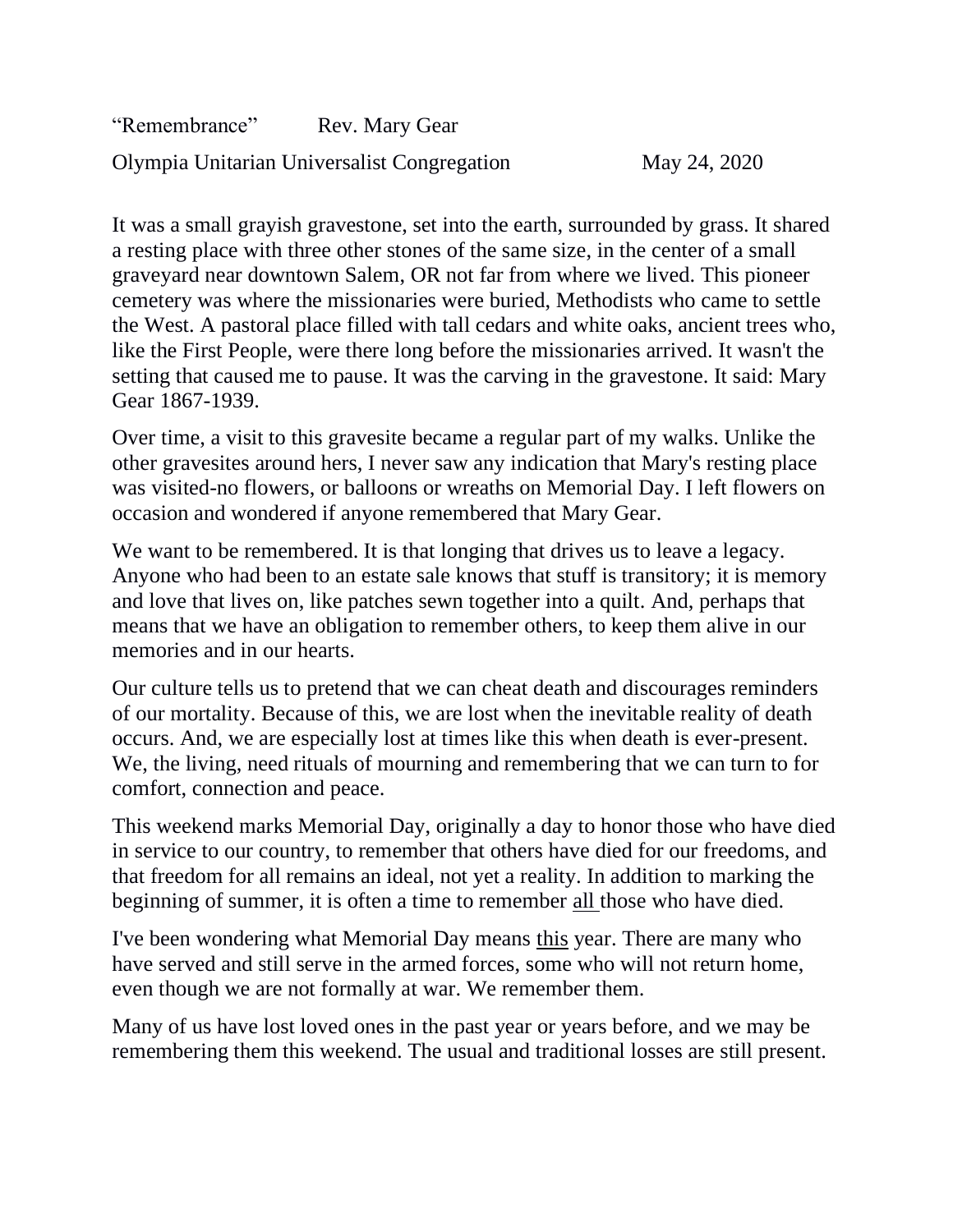And yet, we are now approaching 100,000 reported deaths in the US from the novel coronavirus, more Americans have died than in all the wars since 1950— Korea, Vietnam, Iraq, Afghanistan. Close to 350,000 people have died around the world. And, I wonder: will we remember them? The musician, the butler, the mail carrier, the doctor, the grandmother, the grocer, the pastor, the bus driver. Will we remember them through the songs and poems and art inspired by this time? Will it be the images we see on screens? What stories will we tell of this time? What meaning will we make of their lives and their deaths?

In the Jewish tradition, a community gathers together to mourn someone's death by sitting shiva. The grieving family remains at home while their community gathers around them, sitting with them to share stories and memories, tears and silence. The community sets aside time to create a safe and nurturing space, a container, for everyone to feel the loss and grieve in their own time.

Journalist David Nolpe suggests that we as a nation and as a world right now are sitting shiva. We remain in our homes, gathered as a global community, sharing images and stories. In this time of transition, thousands of people are dying, and with it, for some, the ability to deny inequity and injustice is also dying. It takes a lot of energy right now to turn away from the fact that communities of color are suffering the most from the health and economic ravages of the novel coronavirus. It takes a lot to ignore the fact that some are profiteering from disaster while others are starving. It takes a lot to deny that some are grasping for even more power while many are feeling powerless. We have the opportunity to sit together, to create a safe space to grieve the people who are dying, and to grieve the flaws in our system that allow inequity to persist. We can share stories. We could pause to acknowledge the loss and allow the grief. And, we could honor the lives of those who have died by building a just and equitable vision for the future.

When I belonged to the UU congregation in Lansing, Michigan, I led a covenant group at a local assisted living facility where several of our congregation's elders lived. We would gather every other Saturday morning for a few hours to talk about whatever was on our minds and in our hearts. Because of where we were, the topic would often turn to death and dying. One Saturday we had an especially lively discussion when a poet and a retired doctor had a bit of a disagreement about when we are dead. The poet said, "It's very simple. We're dead when our heart stops beating, when we stop breathing, when our brain shuts down. That's when we're dead." Yes, the poet said that. The doctor replied, "Oh, I disagree. I believe we are dead when the last person who remembers us passes on."

Those of us who are living have an obligation to remember those who have died.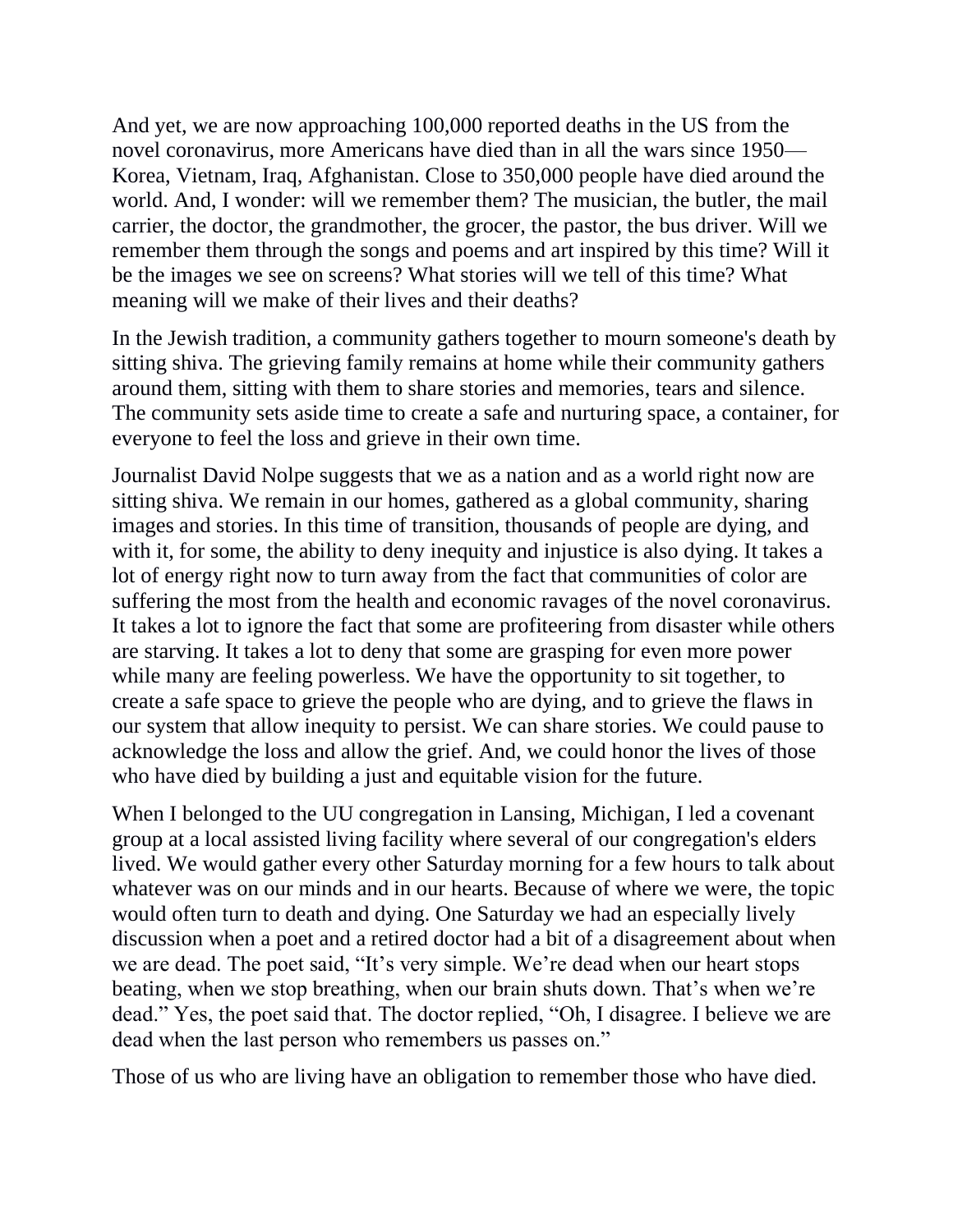This Memorial Day weekend will, for some, include a visit to a gravesite to honor a loved one, to remember, to grieve, to enjoy nature, to be reminded of our mortality and the gift of life, to be filled with wonder at the mystery of life and death. There are many ways to remember those who came before us. Not only the one-time rituals that mark the transition, not only on Memorial Day, but every day. We remember them with stories and photographs, with songs and poems. We remember them with our actions as we work for peace and justice in the world. We tend to their memories like we tend to gravesites, keeping their inspiration present, so that we can keep our hope for the future alive.

I invite us now to take a moment to reflect on the memories that we are tending and the future that we are called to create.

Let's settle in wherever we are. Feel all the ways that we are held in body and in spirit. Take a breath in and out. Soften your gaze or close your eyes if you are comfortable.

Infinite Web of Life, Spirit of Love, Great Mystery,

We enter into this Memorial Day surrounded by a cloud of witnesses.

We remember those who are currently serving in the armed services and we pray for their safe return.

We also pause to give thanks for all who have served in the armed services. Those who have not served in combat cannot fully imagine the experience of war and conflict, but we do know its aftermath and the toll that it can take on the human heart.

We pause to honor their service and their sacrifice.

(Silence)

On this day we pause to remember those whom we have loved and lost. We hold their names and their faces in our mind's eye. We recall the gifts they gave to us through the strength of their being, the depth of their love, and the fullness of their living.

As you bring into your awareness those who you are remembering today, I invite you to bring them into this space by speaking their name, in a whisper or out loud. Speak the name of someone beloved to you, lost in physical being, but not lost in the love in your heart.

## (Silence)

Together we hold the memories of all those we have loved and lost.